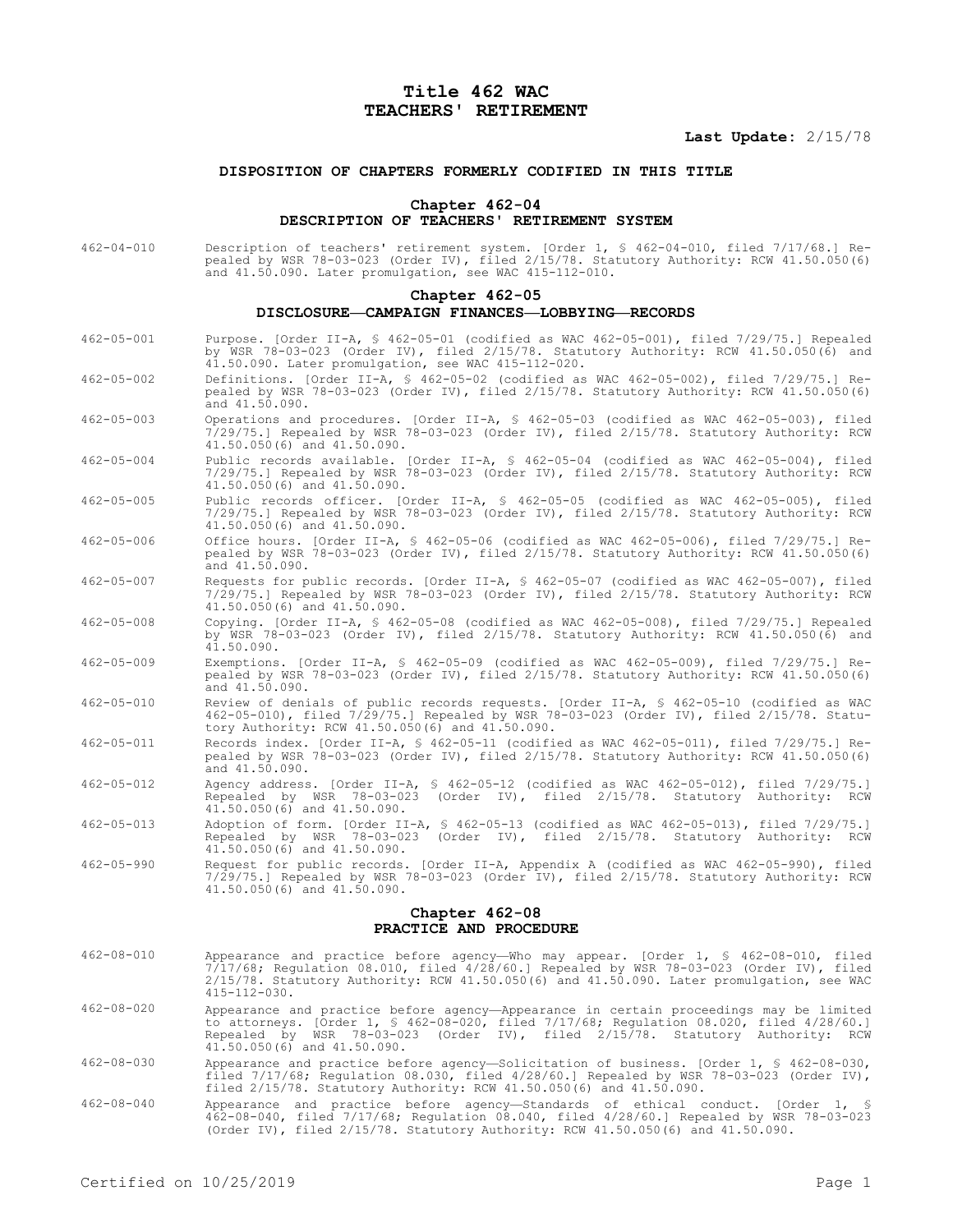- 462-08-050 Appearance and practice before agency—Appearance by former employee of board or former member of attorney general's staff. [Order 1, § 462-08-050, filed 7/17/68; Regulation 08.050, filed 4/28/60.] Repealed by WSR 78-03-023 (Order IV), filed 2/15/78. Statutory Authority: RCW 41.50.050(6) and 41.50.090.
- 462-08-060 Appearance and practice before agency—Former employee as expert witness. [Order 1, § 462-08-060, filed 7/17/68; Regulation 08.060, filed 4/28/60.] Repealed by WSR 78-03-023 (Order IV), filed 2/15/78. Statutory Authority: RCW 41.50.050(6) and 41.50.090.

462-08-070 Computation of time. [Order 1, § 462-08-070, filed 7/17/68; Regulation 08.070, filed 4/28/60.] Repealed by WSR 78-03-023 (Order IV), filed 2/15/78. Statutory Authority: RCW 41.50.050(6) and 41.50.090.

- 462-08-080 Notice and opportunity for hearing in contested cases. [Order 1, § 462-08-080, filed 7/17/68; Regulation 08.080, filed 4/28/60.] Repealed by WSR 78-03-023 (Order IV), filed 2/15/78. Statutory Authority: RCW 41.50.050(6) and 41.50.090.
- 462-08-090 Service of process—By whom served. [Order 1, § 462-08-090, filed 7/17/68; Regulation 08.090, filed 4/28/60.] Repealed by WSR 78-03-023 (Order IV), filed 2/15/78. Statutory Authority: RCW 41.50.050(6) and 41.50.090.
- 462-08-100 Service of process—Upon whom served. [Order 1, § 462-08-100, filed 7/17/68; Regulation 08.100, filed 4/28/60.] Repealed by WSR 78-03-023 (Order IV), filed 2/15/78. Statutory Authority: RCW 41.50.050(6) and 41.50.090.
- 462-08-110 Service of process—Service upon parties. [Order 1, § 462-08-110, filed 7/17/68; Regulation 08.110, filed 4/28/60.] Repealed by WSR 78-03-023 (Order IV), filed 2/15/78. Statutory Authority: RCW 41.50.050(6) and 41.50.090.
- 462-08-120 Service of process—Method of service. [Order 1, § 462-08-120, filed 7/17/68; Regulation 08.120, filed 4/28/60.] Repealed by WSR 78-03-023 (Order IV), filed 2/15/78. Statutory Authority: RCW 41.50.050(6) and 41.50.090.
- 462-08-130 Service of process—When service complete. [Order 1, § 462-08-130, filed 7/17/68; Regulation 08.130, filed 4/28/60.] Repealed by WSR 78-03-023 (Order IV), filed 2/15/78. Statutory Authority: RCW 41.50.050(6) and 41.50.090.
- 462-08-140 Service of process—Filing with agency. [Order 1, § 462-08-140, filed 7/17/68; Regulation 08.140, filed 4/28/60.] Repealed by WSR 78-03-023 (Order IV), filed 2/15/78. Statutory Authority: RCW 41.50.050(6) and 41.50.090.
- 462-08-230 Depositions and interrogatories in contested cases—Right to take. [Order 1, § 462-08-230, filed 7/17/68; Regulation 08.230, filed 4/28/60.] Repealed by WSR 78-03-023 (Order IV), filed 2/15/78. Statutory Authority: RCW 41.50.050(6) and 41.50.090.

462-08-240 Depositions and interrogatories in contested cases—Scope. [Order 1, § 462-08-240, filed 7/17/68; Regulation 08.240, filed 4/28/60.] Repealed by WSR 78-03-023 (Order IV), filed 2/15/78. Statutory Authority: RCW 41.50.050(6) and 41.50.090.

462-08-250 Depositions and interrogatories in contested cases—Officer before whom taken. [Order 1, § 462-08-250, filed 7/17/68; Regulation 08.250, filed 4/28/60.] Repealed by WSR 78-03-023 (Order IV), filed 2/15/78. Statutory Authority: RCW 41.50.050(6) and 41.50.090.

- 462-08-260 Depositions and interrogatories in contested cases—Authorization. [Order 1, § 462-08-260, filed 7/17/68; Regulation 08.260, filed 4/28/60.] Repealed by WSR 78-03-023 (Order IV), filed 2/15/78. Statutory Authority: RCW 41.50.050(6) and 41.50.090.
- 462-08-270 Depositions and interrogatories in contested cases—Protection of parties and deponents. [Order 1, § 462-08-270, filed 7/17/68; Regulation 08.270, filed 4/28/60.] Repealed by WSR 78-03-023 (Order IV), filed 2/15/78. Statutory Authority: RCW 41.50.050(6) and 41.50.090.
- 462-08-280 Depositions and interrogatories in contested cases—Oral examination and cross-examination. [Order 1, § 462-08-280, filed 7/17/68; Regulation 08.280, filed 4/28/60.] Repealed by WSR 78-03-023 (Order IV), filed 2/15/78. Statutory Authority: RCW 41.50.050(6) and 41.50.090.
- 462-08-290 Depositions and interrogatories in contested cases—Recordation. [Order 1, § 462-08-290, filed 7/17/68; Regulation 08.290, filed 4/28/60.] Repealed by WSR 78-03-023 (Order IV), filed 2/15/78. Statutory Authority: RCW 41.50.050(6) and 41.50.090.
- 462-08-300 Depositions and interrogatories in contested cases—Signing attestation and return. [Order 1, § 462-08-300, filed 7/17/68; Regulation 08.300, filed 4/28/60.] Repealed by WSR 78-03-023 (Order IV), filed 2/15/78. Statutory Authority: RCW 41.50.050(6) and 41.50.090.
- 462-08-310 Depositions and interrogatories in contested cases—Use and effect. [Order 1, § 462-08-310, filed 7/17/68; Regulation 08.310, filed 4/28/60.] Repealed by WSR 78-03-023 (Order IV), filed 2/15/78. Statutory Authority: RCW 41.50.050(6) and 41.50.090.

462-08-320 Depositions and interrogatories in contested cases—Fees of officers and deponents. [Order 1, § 462-08-320, filed 7/17/68; Regulation 08.320, filed 4/28/60.] Repealed by WSR 78-03-023 (Order IV), filed 2/15/78. Statutory Authority: RCW 41.50.050(6) and 41.50.090. 462-08-330 Depositions upon interrogatories—Submission of interrogatories. [Order 1, § 462-08-330,

filed 7/17/68; Regulation 08.330, filed 4/28/60.] Repealed by WSR 78-03-023 (Order IV), filed 2/15/78. Statutory Authority: RCW 41.50.050(6) and 41.50.090.

462-08-340 Depositions upon interrogatories—Interrogation. [Order 1, § 462-08-340, filed 7/17/68; Regulation 08.340, filed 4/28/60.] Repealed by WSR 78-03-023 (Order IV), filed 2/15/78. Statutory Authority: RCW 41.50.050(6) and 41.50.090.

462-08-350 Depositions upon interrogatories—Attestation and return. [Order 1, § 462-08-350, filed 7/17/68; Regulation 08.350, filed 4/28/60.] Repealed by WSR 78-03-023 (Order IV), filed 2/15/78. Statutory Authority: RCW 41.50.050(6) and 41.50.090.

462-08-360 Depositions upon interrogatories—Provisions of deposition rule. [Order 1, § 462-08-360, filed 7/17/68; Regulation 08.360, filed 4/28/60.] Repealed by WSR 78-03-023 (Order IV), filed 2/15/78. Statutory Authority: RCW 41.50.050(6) and 41.50.090.

462-08-370 Official notice—Matters of law. [Order 1, § 462-08-370, filed 7/17/68; Regulation 08.370, filed 4/28/60.] Repealed by WSR 78-03-023 (Order IV), filed 2/15/78. Statutory Authority: RCW 41.50.050(6) and 41.50.090.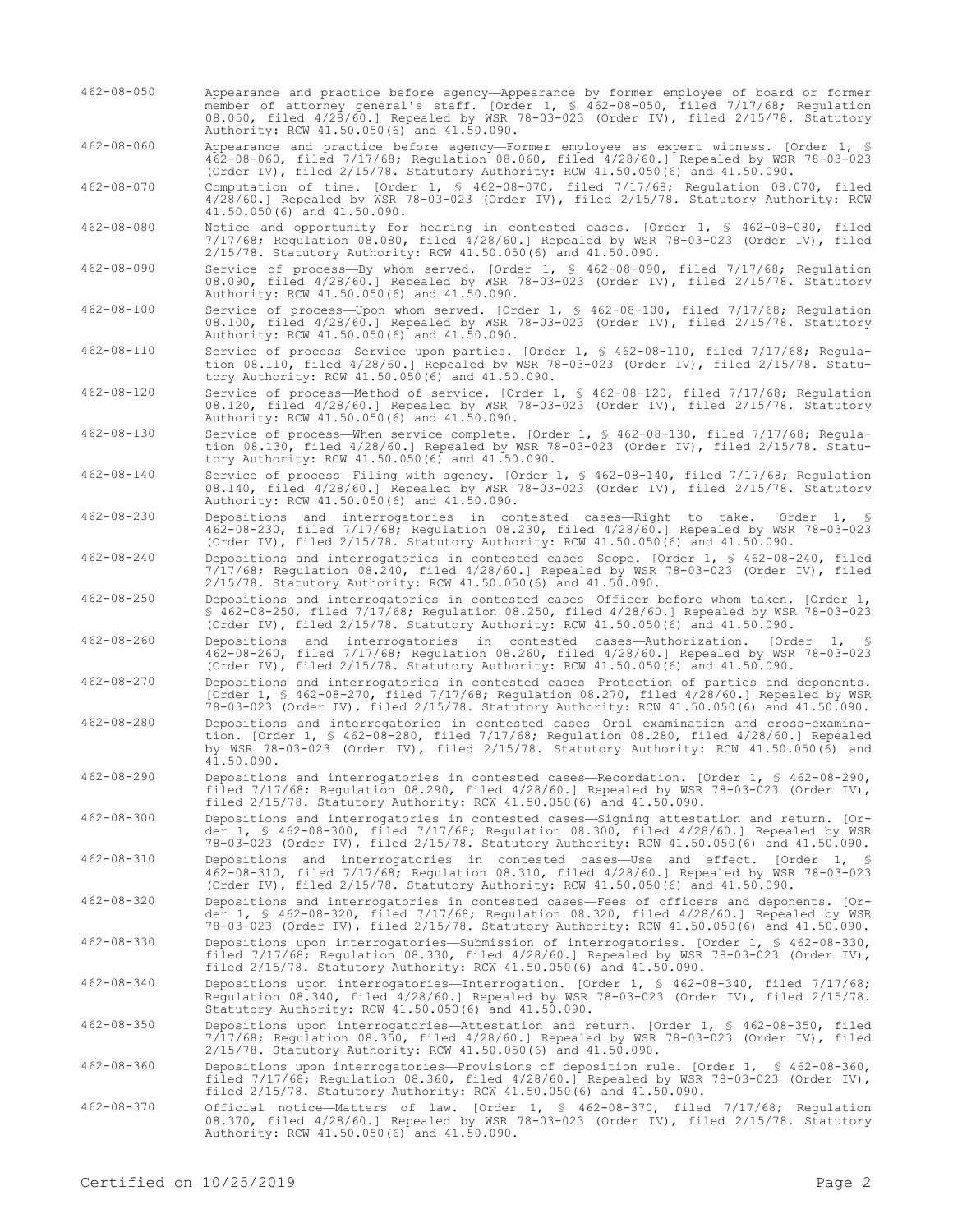- 462-08-380 Official notice—Material facts. [Order 1, § 462-08-380, filed 7/17/68; Regulation 08.380, filed 4/28/60.] Repealed by WSR 78-03-023 (Order IV), filed 2/15/78. Statutory Authority: RCW 41.50.050(6) and 41.50.090.
- 462-08-390 Presumptions. [Order 1, § 462-08-390, filed 7/17/68; Regulation 08.390, filed 4/28/60.] Repealed by WSR 78-03-023 (Order IV), filed 2/15/78. Statutory Authority: RCW 41.50.050(6) and 41.50.090.

462-08-400 Stipulations and admissions of record. [Order 1, § 462-08-400, filed 7/17/68; Regulation 08.400, filed 4/28/60.] Repealed by WSR 78-03-023 (Order IV), filed 2/15/78. Statutory Authority: RCW 41.50.050(6) and 41.50.090.

462-08-410 Form and content of decisions in contested cases. [Order 1, § 462-08-410, filed 7/17/68; Regulation 08.410, filed 4/28/60.] Repealed by WSR 78-03-023 (Order IV), filed 2/15/78. Statutory Authority: RCW 41.50.050(6) and 41.50.090.

462-08-420 Definition of issues before hearing. [Order 1, § 462-08-420, filed 7/17/68; Regulation 08.420, filed 4/28/60.] Repealed by WSR 78-03-023 (Order IV), filed 2/15/78. Statutory Authority: RCW 41.50.050(6) and 41.50.090.

462-08-430 Prehearing conference rule. [Order 1, § 462-08-430, filed 7/17/68; Regulation 08.430, filed 4/28/60.] Repealed by WSR 78-03-023 (Order IV), filed 2/15/78. Statutory Authority: RCW 41.50.050(6) and 41.50.090.

462-08-440 Prehearing conference rule—Record of. [Order 1, § 462-08-440, filed 7/17/68; Regulation 08.440, filed 4/28/60.] Repealed by WSR 78-03-023 (Order IV), filed 2/15/78. Statutory Authority: RCW 41.50.050(6) and 41.50.090.

462-08-450 Submission of documentary evidence in advance. [Order 1, § 462-08-450, filed 7/17/68; Regulation 08.450, filed 4/28/60.] Repealed by WSR 78-03-023 (Order IV), filed 2/15/78. Statutory Authority: RCW 41.50.050(6) and 41.50.090.

462-08-460 Excerpts from documentary evidence. [Order 1, § 462-08-460, filed 7/17/68; Regulation 08.460, filed 4/28/60.] Repealed by WSR 78-03-023 (Order IV), filed 2/15/78. Statutory Authority: RCW 41.50.050(6) and 41.50.090.

- 462-08-470 Expert or opinion testimony and testimony based on economic and statistical data—Number and qualifications of witnesses. [Order 1, § 462-08-470, filed 7/17/68; Regulation 08.470, filed 4/28/60.] Repealed by WSR 78-03-023 (Order IV), filed 2/15/78. Statutory Authority: RCW 41.50.050(6) and 41.50.090.
- 462-08-480 Expert or opinion testimony and testimony based on economic and statistical data—Written sworn statements. [Order 1, § 462-08-480, filed 7/17/68; Regulation 08.480, filed 4/28/60.] Repealed by WSR 78-03-023 (Order IV), filed 2/15/78. Statutory Authority: RCW 41.50.050(6) and 41.50.090.
- 462-08-490 Expert or opinion testimony and testimony based on economic and statistical data—Supporting data. [Order 1, § 462-08-490, filed 7/17/68; Regulation 08.490, filed 4/28/60.] Repealed by WSR 78-03-023 (Order IV), filed 2/15/78. Statutory Authority: RCW 41.50.050(6) and 41.50.090.
- 462-08-500 Expert or opinion testimony and testimony based on economic and statistical data—Effect of noncompliance with WAC 462-08-470 or 462-08-480. [Order 1, § 462-08-500, filed 7/17/68; Regulation 08.500, filed 4/28/60.] Repealed by WSR 78-03-023 (Order IV), filed 2/15/78. Statutory Authority: RCW 41.50.050(6) and 41.50.090.
- 462-08-510 Continuances. [Order 1, § 462-08-510, filed 7/17/68; Regulation 08.510, filed 4/28/60.] Repealed by WSR 78-03-023 (Order IV), filed 2/15/78. Statutory Authority: RCW 41.50.050(6) and 41.50.090.
- 462-08-520 Rules of evidence—Admissibility criteria. [Order 1, § 462-08-520, filed 7/17/68; Regulation 08.520, filed 4/28/60.] Repealed by WSR 78-03-023 (Order IV), filed 2/15/78. Statutory Authority: RCW 41.50.050(6) and 41.50.090.

462-08-530 Rules of evidence—Tentative admission—Exclusion—Discontinuance—Objections. [Order 1, § 462-08-530, filed 7/17/68; Regulation 08.530, filed 4/28/60.] Repealed by WSR 78-03-023 (Order IV), filed 2/15/78. Statutory Authority: RCW 41.50.050(6) and 41.50.090.

- 462-08-540 Petitions for rule making, amendment or repeal—Who may petition. [Order 1, § 462-08-540, filed  $7/17/68$ ; Regulation 08.540, filed  $4/28/60$ .] Repealed by WSR 78-03-023 (Order IV), filed 2/15/78. Statutory Authority: RCW 41.50.050(6) and 41.50.090.
- 462-08-550 Petitions for rule making, amendment or repeal—Requisites. [Order 1, § 462-08-550, filed 7/17/68; Regulation 08.550, filed 4/28/60.] Repealed by WSR 78-03-023 (Order IV), filed 2/15/78. Statutory Authority: RCW 41.50.050(6) and 41.50.090.
- 462-08-560 Petitions for rule making, amendment or repeal—Board must consider. [Order 1, § 462-08-560, filed 7/17/68; Regulation 08.560, filed 4/28/60.] Repealed by WSR 78-03-023 (Order IV), filed 2/15/78. Statutory Authority: RCW 41.50.050(6) and 41.50.090.
- 462-08-570 Petitions for rule making, amendment or repeal—Notice of disposition. [Order 1, § 462-08-570, filed 7/17/68; Regulation 08.570, filed 4/28/60.] Repealed by WSR 78-03-023 (Order IV), filed 2/15/78. Statutory Authority: RCW 41.50.050(6) and 41.50.090.
- 462-08-580 Declaratory rulings. [Order 1, § 462-08-580, filed 7/17/68; Regulation 08.580, filed 4/28/60.] Repealed by WSR 78-03-023 (Order IV), filed 2/15/78. Statutory Authority: RCW 41.50.050(6) and 41.50.090.
- 462-08-590 Forms. [Order 1, § 462-08-590, filed 7/17/68; Regulation 08.590, filed 4/28/60.] Repealed by WSR 78-03-023 (Order IV), filed 2/15/78. Statutory Authority: RCW 41.50.050(6) and by WSR 78.<br>41.50.090.

### **Chapter 462-16 MEMBERSHIP**

462-16-010 Minimum requirement for membership. [Order 1, § 462-16-010, filed 7/17/68; Regulation A-1, filed 3/22/60.] Repealed by WSR 78-03-023 (Order IV), filed 2/15/78. Statutory Authority: RCW 41.50.050(6) and 41.50.090. Later promulgation, see WAC 415-112-100.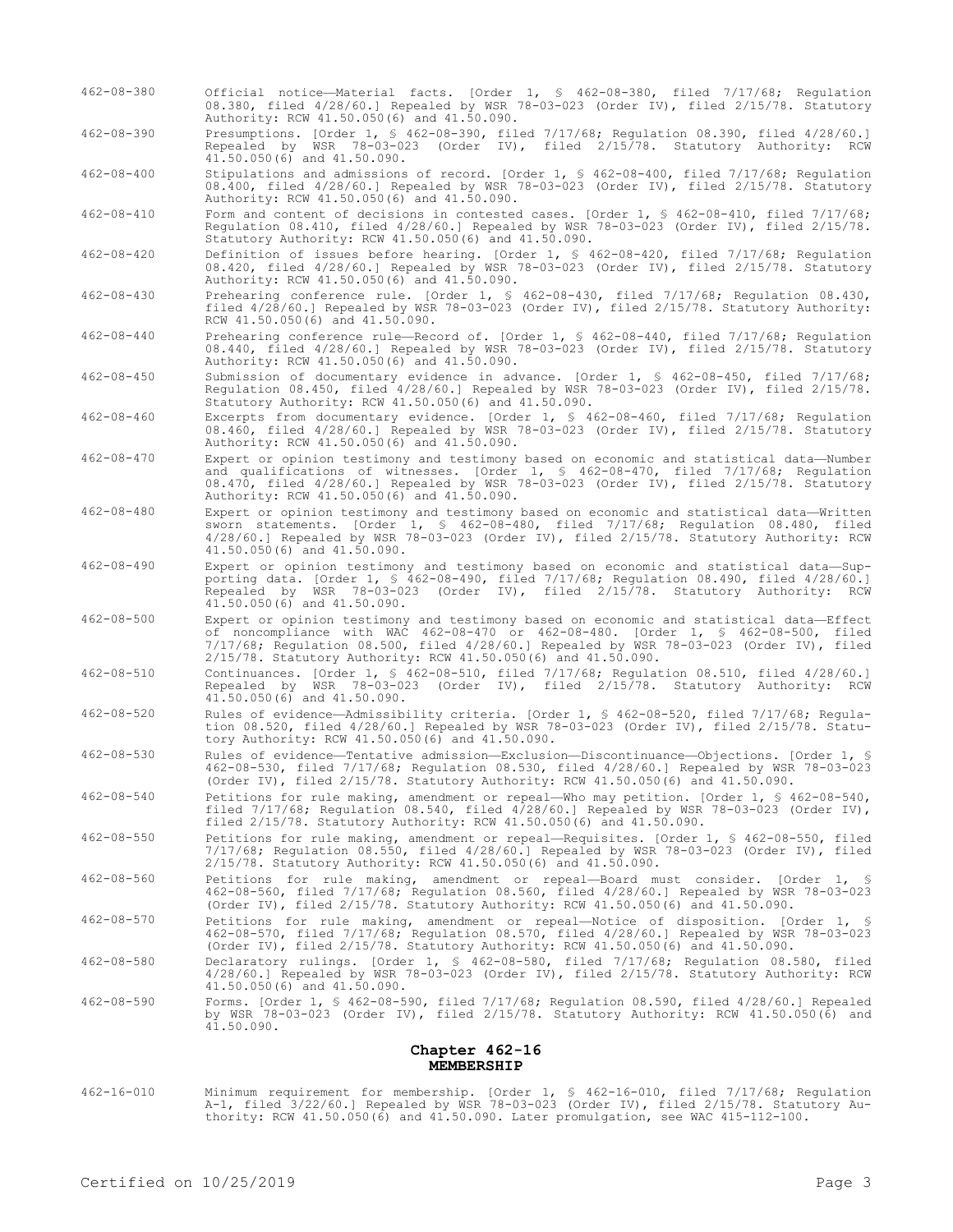| $462 - 16 - 020$ | Teachers' retirement system employees eligible for membership. [Order 1, § 462-16-020,    |
|------------------|-------------------------------------------------------------------------------------------|
|                  | filed $7/17/68$ ; Requlation A-2, filed $3/22/60$ . Repealed by WSR 78-03-023 (Order IV), |
|                  | filed 2/15/78. Statutory Authority: RCW 41.50.050(6) and 41.50.090. Later promulgation,   |
|                  | see WAC 415-112-110.                                                                      |

### **Chapter 462-20 SERVICE CREDIT**

- 462-20-005 Establishing credit for previous service. [Order 1, § 462-20-005, filed 7/17/68; Regulation, filed 1/17/62.] Repealed by WSR 78-03-023 (Order IV), filed 2/15/78. Statutory Authority: RCW 41.50.050(6) and 41.50.090. Later promulgation, see WAC 415-112-200.
- 462-20-010 Withdrawal before final date for establishing additional credit. [Order 1, § 462-20-010, filed  $7/17/68$ ; Regulation B8(a), filed  $3/22/60$ .] Repealed by WSR 78-03-023 (Order IV), filed 2/15/78. Statutory Authority: RCW 41.50.050(6) and 41.50.090. Later promulgation, see WAC 415-112-210.
- 462-20-015 Withdrawal before making final payment to establish additional credit. [Order 1, § 462-20-015, filed 7/17/68; Regulation B8(b), filed 3/22/60.] Repealed by WSR 78-03-023 (Order IV), filed 2/15/78. Statutory Authority: RCW 41.50.050(6) and 41.50.090. Later promulgation, see WAC 415-112-220.
- 462-20-020 Failure to make final payment to establish credit. [Order 1, § 462-20-020, filed 7/17/68; Regulation B(9), filed 3/22/60.] Repealed by WSR 78-03-023 (Order IV), filed 2/15/78. Statutory Authority: RCW 41.50.050(6) and 41.50.090. Later promulgation, see WAC 415-112-230.
- 462-20-025 Service credit to be retroactive. [Order 1, § 462-20-025, filed 7/17/68; Regulation A-3, filed 7/15/63, eff. 7/1/64.] Repealed by WSR 78-03-023 (Order IV), filed 2/15/78. Statutory Authority: RCW 41.50.050(6) and 41.50.090. Later promulgation, see WAC 415-112-240.
- 462-20-030 Credit allowed for leave with pay. [Order 1, § 462-20-030, filed 7/17/68; Regulation 2, filed 4/28/60.] Repealed by WSR 78-03-023 (Order IV), filed 2/15/78. Statutory Authority: RCW 41.50.050(6) and 41.50.090. Later promulgation, see WAC 415-112-250.
- 462-20-035 Credit for service in higher institutions. [Order 1, § 462-20-035, filed 7/17/68; Regulation B-2, filed 3/22/60.] Repealed by WSR 78-03-023 (Order IV), filed 2/15/78. Statutory Authority: RCW 41.50.050(6) and 41.50.090. Later promulgation, see WAC 415-112-260.
- 462-20-040 Evaluating credit for professional preparation. [Order 1, § 462-20-040, filed 7/17/68; Regulation B-3, filed 3/22/60.] Repealed by WSR 78-03-023 (Order IV), filed 2/15/78. Statutory Authority: RCW 41.50.050(6) and 41.50.090. Later promulgation, see WAC  $415 - 112 - 270$ .
- 462-20-045 Credit for teaching United States military personnel. [Order 1, § 462-20-045, filed 7/17/68; Regulation B-7(1), filed 3/22/60.] Repealed by WSR 78-03-023 (Order IV), filed 2/15/78. Statutory Authority: RCW 41.50.050(6) and 41.50.090. Later promulgation, see WAC 415-112-280.
- 462-20-050 Military service credit for new members. [Order 1, § 462-20-050, filed 7/17/68; Regulation B-7(2), filed 3/22/60.] Repealed by WSR 78-03-023 (Order IV), filed 2/15/78. Statutory Authority: RCW 41.50.050(6) and 41.50.090.
- 462-20-055 Credit for out-of-state service. [Order 1, § 462-20-055, filed 7/17/68; Regulation B-13(a), (b), (c), (d), filed 10/18/63.] Repealed by WSR 78-03-023 (Order IV), filed 2/15/78. Statutory Authority: RCW 41.50.050(6) and 41.50.090. Later promulgation, see WAC 415-112-290.
- 462-20-060 Red Cross service. [Order 1, § 462-20-060, filed 7/17/68; Regulation B-5, filed 3/22/60.] Repealed by WSR 78-03-023 (Order IV), filed 2/15/78. Statutory Authority: RCW 41.50.050(6) and 41.50.090. Later promulgation, see WAC 415-112-300.
- 462-20-065 Civilian Conservation Corps service. [Order 1, § 462-20-065, filed 7/17/68; Regulation B-6, filed 3/22/60.] Repealed by WSR 78-03-023 (Order IV), filed 2/15/78. Statutory Authority: RCW 41.50.050(6) and 41.50.090. Later promulgation, see WAC 415-112-310.
- 462-20-070 Service as a Peace Corps volunteer. [Order 1, § 462-20-070, filed 7/17/68; Rules (part), filed 10/18/63.] Repealed by WSR 78-03-023 (Order IV), filed 2/15/78. Statutory Authority: RCW 41.50.050(6) and 41.50.090. Later promulgation, see WAC 415-112-320.

# **Chapter 462-24**

# **EARNABLE COMPENSATION AND MEMBER CONTRIBUTIONS**

- 462-24-010 Salary deductions required by employer. [Order 1, § 462-24-010, filed 7/17/68; Rules (part), 7/15/63, effective 7/1/64.] Repealed by WSR 78-03-023 (Order IV), filed 2/15/78. Statutory Authority: RCW 41.50.050(6) and 41.50.090. Later promulgation, see WAC 415-112-400.
- 462-24-020 Earnable compensation to include all salary and wages. [Order 1, § 462-24-020, filed 7/17/68; Rule 1 (part), filed 7/15/68, effective 7/1/64.] Repealed by WSR 78-03-023 (Order IV), filed 2/15/78. Statutory Authority: RCW 41.50.050(6) and 41.50.090. Later promulgation, see WAC 415-112-410.
- 462-24-030 Determining the earnable compensation. [Order 1, § 462-24-030, filed 7/17/68; Rule 1 (part), filed 7/15/63, effective 7/1/64.] Repealed by WSR 78-03-023 (Order IV), filed 2/15/78. Statutory Authority: RCW 41.50.050(6) and 41.50.090. Later promulgation, see WAC 415-112-420.
- 462-24-040 Computing the average earnable compensation. [Order 1, § 462-24-040, filed 7/17/68; Rules (part), filed 7/15/63, effective 7/1/64.] Repealed by WSR 78-03-023 (Order IV), filed 2/15/78. Statutory Authority: RCW 41.50.050(6) and 41.50.090. Later promulgation, see WAC 415-112-430.
- 462-24-050 Withdrawal of contributions. [Order 1, § 462-24-050, filed 7/17/68.] Repealed by WSR 78-03-023 (Order IV), filed 2/15/78. Statutory Authority: RCW 41.50.050(6) and 41.50.090. Later promulgation, see WAC 415-112-440.